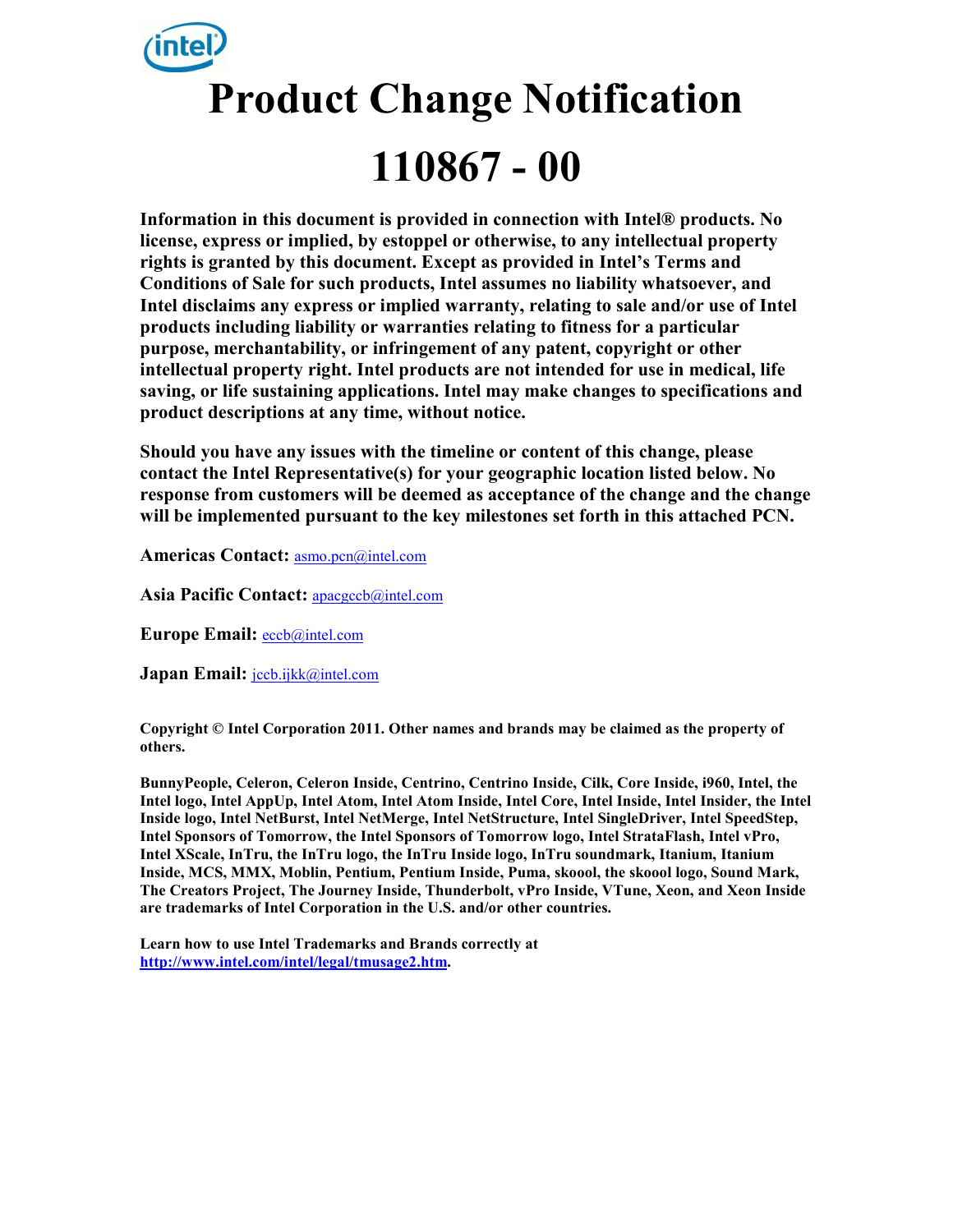

# **Product Change Notification**

| Change Notification $\#:\ 110867 - 00\ $ |                                                                                                                                                                                                                                                                                       |
|------------------------------------------|---------------------------------------------------------------------------------------------------------------------------------------------------------------------------------------------------------------------------------------------------------------------------------------|
| Change Title:                            | <b>Intel Ethernet Server Adapters X520-T2,</b><br>E10G42BTG1P5 MM#902916,<br>E10G42BT MM#902900<br><b>If Iron Pond OEM generic/Retail),</b><br>Intel 10 Gigabit AF DA Dual Port Server<br>Adapters, E1042AFDAGP5 MM#897632,<br>E10G42AFDA MM#897657<br>(Long Cove OEM generic/Retail) |
|                                          | PCN 110867-00<br>Label<br><b>Updating KCC (Korean Communications</b><br>Commission) logo to the new KC logo on PB                                                                                                                                                                     |
|                                          | (printed board) and all box labels                                                                                                                                                                                                                                                    |
| Date of Publication:                     | July 26, 2011                                                                                                                                                                                                                                                                         |

|       | <b>Key Characteristics of the Change:</b> |  |  |
|-------|-------------------------------------------|--|--|
| Label |                                           |  |  |

### **Forecasted Key Milestones:**

| Date Customer Must be Ready to Receive Post-Conversion | July 31, 2011 |
|--------------------------------------------------------|---------------|
| <b>Material:</b>                                       |               |

### **Description of Change to the Customer:**

The Intel Ethernet Server Adapters X520-T2, E10G42BTG1P5 MM#902916, E10G42BT MM#902900 (Iron Pond OEM generic/Retail), Intel 10 Gigabit AF DA Dual Port Server Adapters, E1042AFDAGP5 MM#897632, E10G42AFDA MM#897657 (Long Cove OEM generic/Retail) will undergo the following changes:

To comply with new regulations from Korea, Intel will be adding the new KC logo to the Printed Board (PB) as a label. The label will be added to either the front or the back of the PB depending on space constraints. The new KC logo will also be added to all box labels (product box label and over-pak box label). **(see pictures 1, 3 & 4)**

The old silk screened KCC logo will remain on the PB (either front or back). We cannot cover this logo up with the new KC label, as it would interfere with other markings. **(see picture #2)**

As a result of these changes, the TA (top assembly) number and PBA (printed board assembly number) will roll as noted in the affected products table within this PCN notice. If TA/PBA numbers are printed on any product or box labels, those will show the dash roll as well.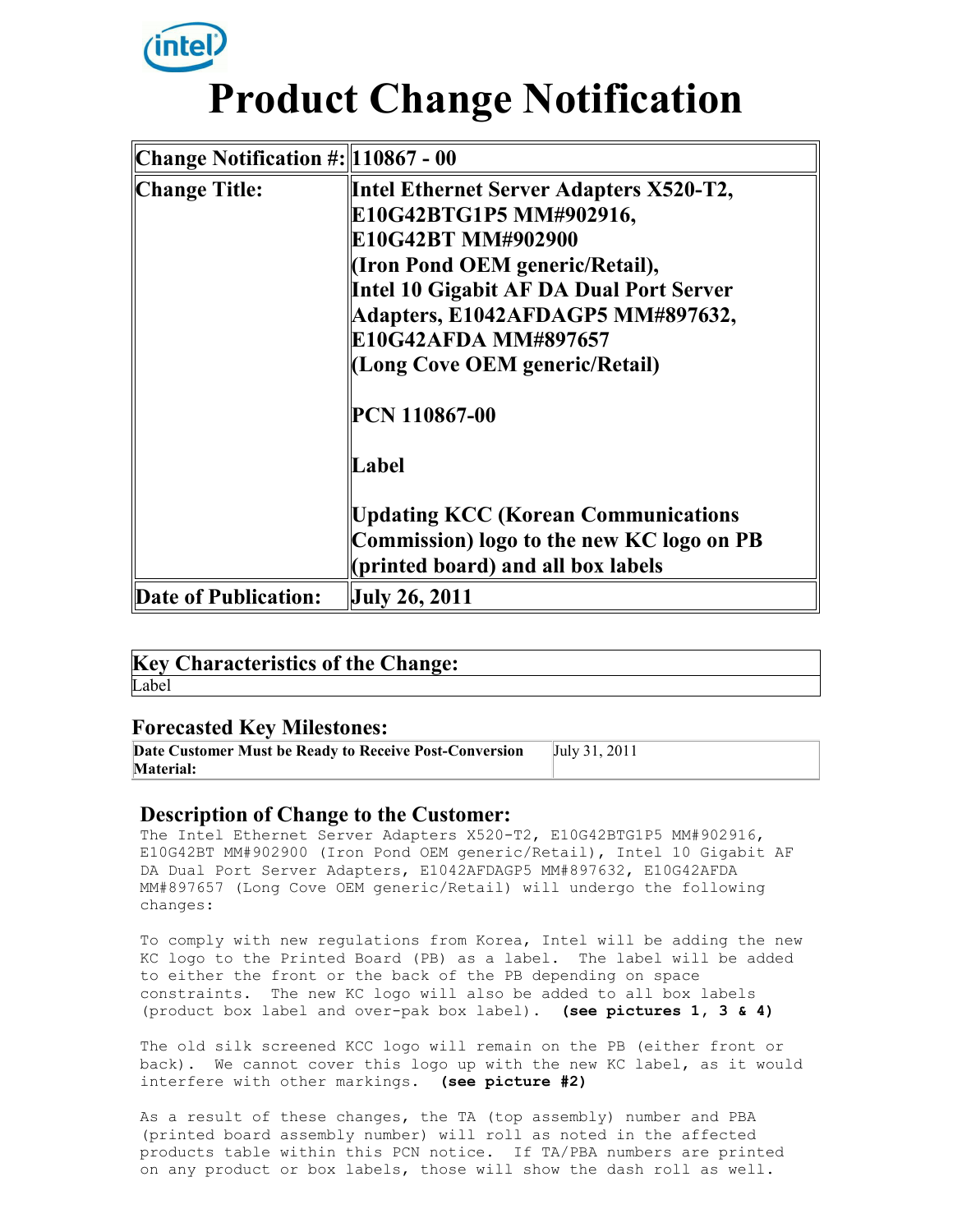**Picture 1 showing old KCC logo and new KC logo.** 



**Picture 2 showing the old KCC logo, which will remain on the PB.**  (picture 2 example only)



**Picture 3 showing the new KC label, which will be placed on the PB as a label.** The KC label will contain; Date of Manufacture, Made in Country of Origin (COO) and a unique Product Identification number. (picture 3 example only)

Date of Manufacture, Made in COO, Product Identification number

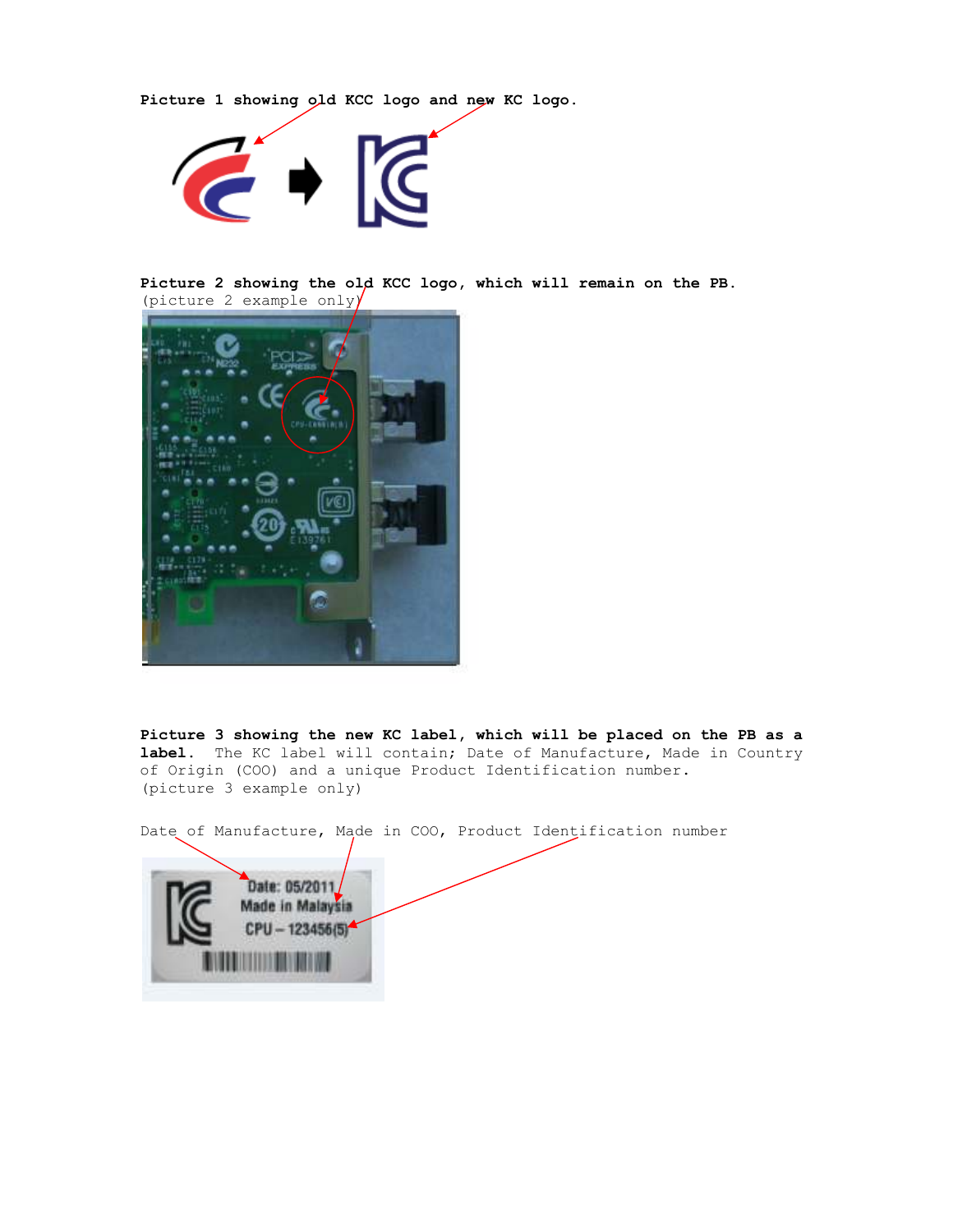**Picture 4 showing new KC logo on box label.** The box label already contains the Made in Country of Origin (COO) and the Date of Manufacture, this information will also show on the KC label.

**New KC logo, Date of Manufacture, Manufacture, Product Identification number number, Made in COO** (Picture 4, all of the informat*l*ion showing in Picture 4 is  $f$ or example on  $\psi$  and may not reflect actua $\psi$  data)



#### **Customer Impact of Change and Recommended Action:**

Please contact your local Intel Field Sales Representative if you have any further questions about these changes.

Customers can expect to receive mixed inventory, until current inventory levels are depleted.

The addition of the new KC logo to the PB and box labels will not affect the Form, Fit or Function of the affected product(s).

**Please Note:** *Due to the complexity of these changes to all of our shipping Networking Adapter products and current inventory levels, customers might expect to see a shortened time period between date of PCN publication and Customer Ready to Receive Date.*